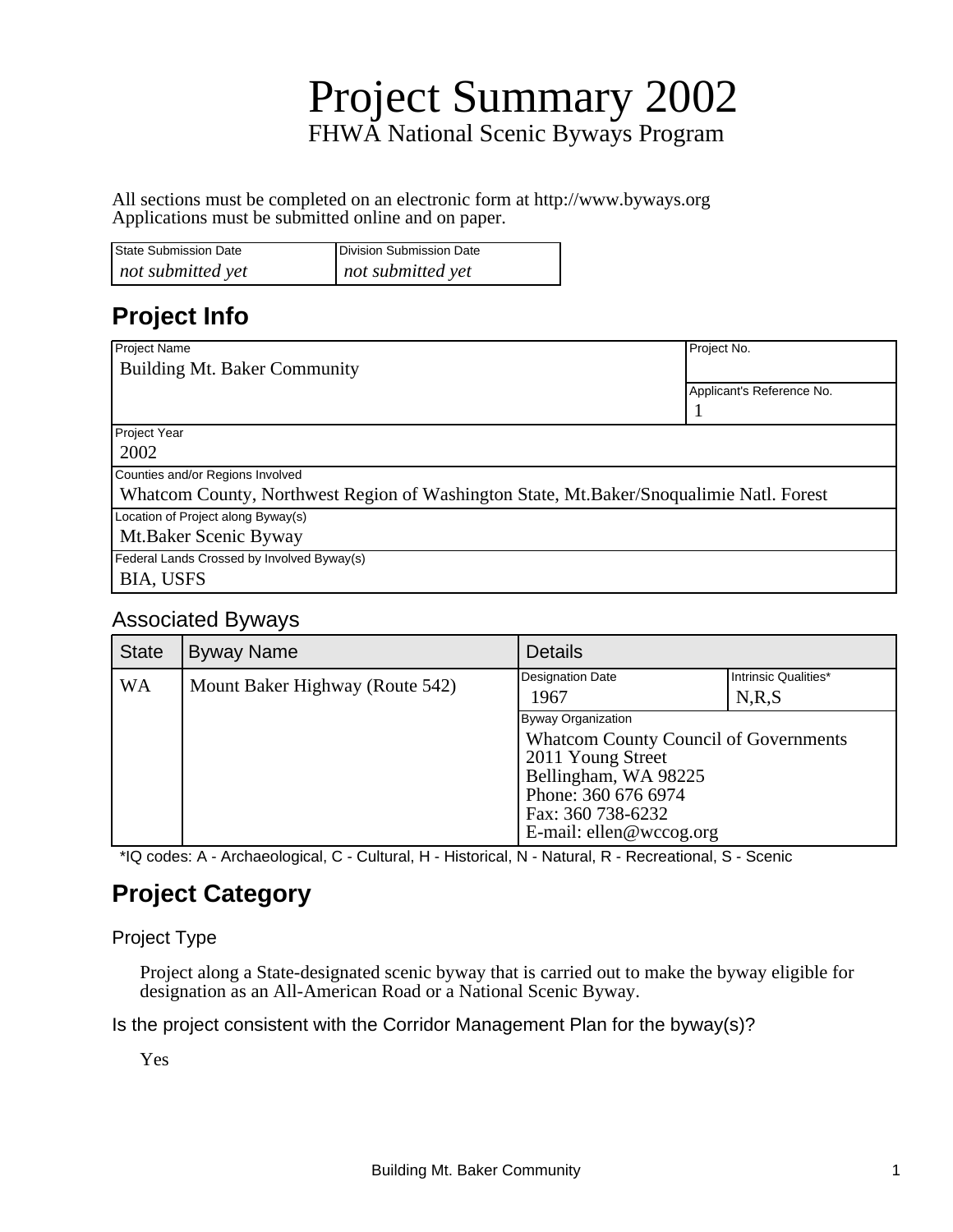## **Project Category (Continued)**

Eligibility Category

Resource Protection

Is this application a copy of a previously submitted application or a revision of a prior non-funded application?

Yes

### **Ready-to-Go**

### **Prior Projects**

| FHWA Proj No.   | Year                                                  | <b>Project Name</b>                                                                         | Amount   | <b>Status</b>  |
|-----------------|-------------------------------------------------------|---------------------------------------------------------------------------------------------|----------|----------------|
| SB-1999-WA-6    | 1999                                                  | Mt. Baker Highway: Marketing<br>Program                                                     | \$38,800 | Completed      |
|                 |                                                       | Project Coordinator: Gordon Rogers, Planning Director                                       |          |                |
| SB-1996-WA-13   | 1996                                                  | Mount Baker Highway (WA 542):<br>Corridor Management Plan &<br><b>Interpretive Brochure</b> | \$17,600 | Completed      |
|                 |                                                       | Project Coordinator: Ellen Barton, Transportation Projects Specialist                       |          |                |
| SB-1999-WA-7    | 1999                                                  | Mt. Baker Highway: Interpretive<br>Signs & Sites                                            | \$22,960 | <b>Started</b> |
|                 | Project Coordinator: Gordon Rogers, Planning Director |                                                                                             |          |                |
| SB-1999-WA-9816 | 1999                                                  | <b>Glacier Visitor Center</b>                                                               | \$19,680 | <b>Started</b> |
|                 |                                                       | <b>Project Coordinator: Gordon Rogers</b>                                                   |          |                |

### **Project Abstract**

The purpose of Building Mt. Baker Community is to bring together our communities to achieve a goal common to all of us: planning and preserving the heritage that sustains our quality of life. Major changes have affected the Mt. Baker region in the years since the Mt. Baker Corridor Management Plan (CMP) was written: economic changes, water management, forest harvests, farming practices and salmon protections are creating tensions between members of the local community. While some residents of rural and forestry areas welcome visitors and the new economic opportunities, others are concerned about the changes this shift is bringing. Working together, our result will be a plan that fulfills the top priority recommendation of the CMP: to strengthen and unify the corridor community while furthering economic stability for the region.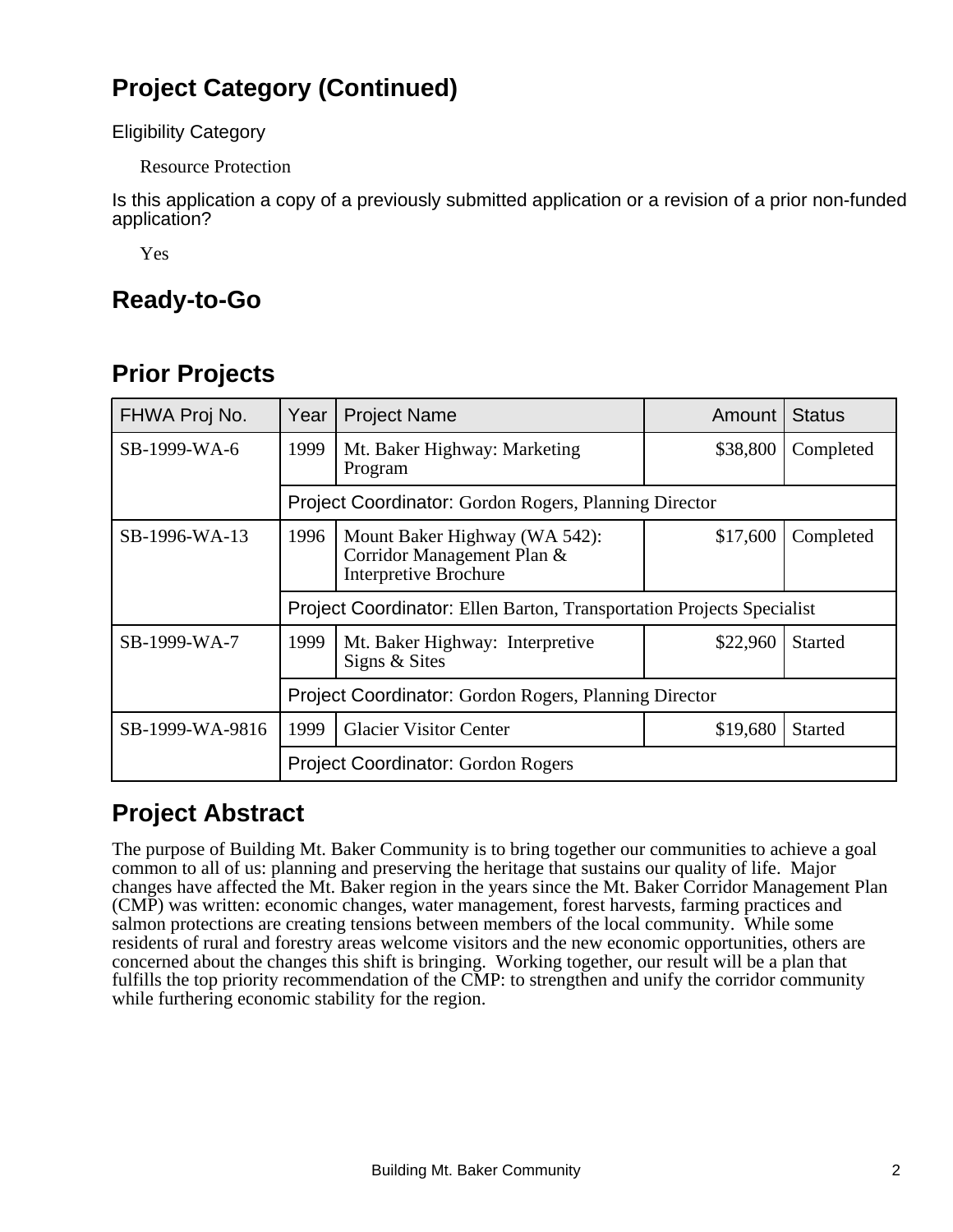## **Project Narrative**

#### BACKGROUND

Majestic Mt. Baker towers above the Whatcom County landscape, an awe-inspiring view for miles around. The gifts of the mountain have sustained our communities for thousands of years and continue to sustain the Mt. Baker Scenic Highway. But the citizens and the children of Whatcom County have lost touch with the richness of Mt. Baker's natural and historic heritage, the heritage which defines our culture. Until recently, every family had a daily connection with the land through work in the forests or fields or rivers. Now, with economic changes, this vital knowledge is being lost. Building Mt. Baker Community will restore this connection through educational and interpretive sites, events and documents: connecting us to the land, the forests and our heritage.

#### PROJECT PURPOSE

The purpose of Building Mt. Baker Community is to bring together our communities to achieve a goal common to all of us: planning and preserving the heritage that sustains our quality of life. Major changes have affected the Mt. Baker region in the years since the Mt. Baker Corridor Management Plan was written: economic changes, water management, forest harvests, salmon and farming practices are creating tensions between members of the local community. The U.S. Forest Service is a major landholder on the mountain and visitor numbers have increased dramatically. While some residents of rural and forestry areas welcome visitors and the new economic opportunities, others are concerned about the changes this shift is bringing. The resulting plan will fulfill the top priority recommendation of the CMP: to strengthen and unify the corridor community while furthering economic stability for the region.

#### URGENT NEED

The forces of three concurrent challenges are converging on the Mt. Baker Corridor Community (MBC), forcing the community to deal with issues which did not even exist 6 years ago when we wrote our Corridor Management Plan. The need to strengthen, unify and build on our CMP is urgent if we are to successfully confront these economic and cultural challenges:

Endangered Species Listing of Salmonids: Every resident and business along the corridor is experiencing the effect of new regulations to protect the endangered salmon. Throughout Mt. Baker history, outdoor river recreation has been a major employer in the region. Now activities such as river rafting, canoeing, sport fishing, and swimming are all likely to be limited in order to protect the fish. Sustaining economic viability requires a more intensive and strategic plan to manage outdoor recreation in light of this change.

Forestry Harvesting Restrictions: Washington Department of Natural Resources has issued regulations restricting the amount of harvestable timber in forests affected by the Salmonid Listing (above). These reductions will reduce the tax base for the Mt. Baker School District by at least \$3 million, an amount impossible to make up in property taxes.

Canadian Border "Transparency": Thanks to the on-going work of the International Mobility and Trade Corridor group, the border crossing will be quicker and easier within a few years. That means the more than 6 million people living in the Greater Vanouver area will begin an influx of vacationers and new residents which could change the demographic and cultural identity of this quiet rural mountain region.

#### CAPACITY BUILDING

The core participants of the MBC are already working together to build the capacity of the community to handle these new regional events. The East Whatcom County Economic Development Report was compiled in 1999 by the Foothills Chamber of Commerce and the Mt. Baker Steering Committee in partnership with the Port of Bellingham. Recommendations in the report (attachment 4) echo those in the CMP giving specific steps to strengthen the region's economic opportunities, steps incorporated into Building Mt. Baker Community.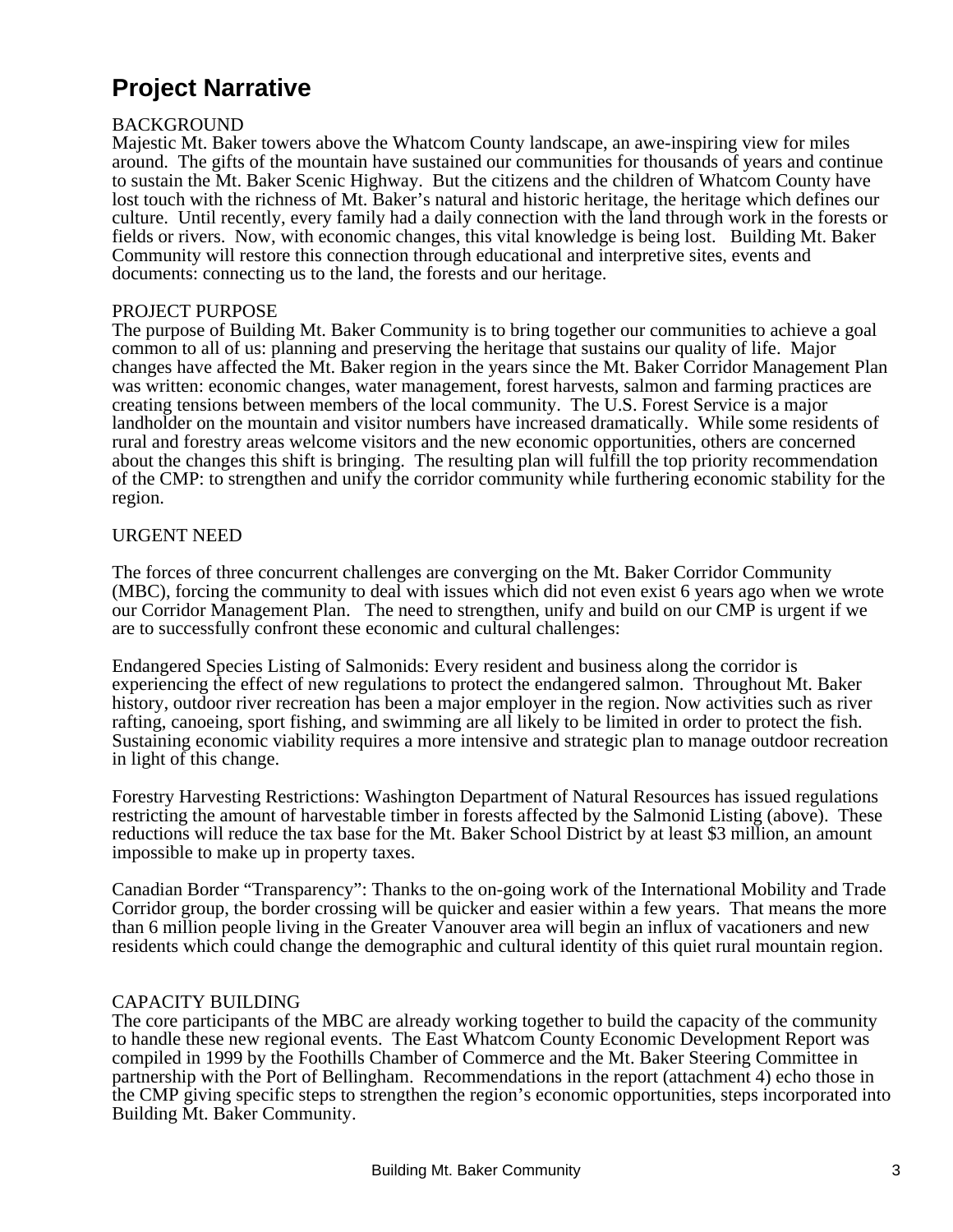## **Project Narrative (Continued)**

Likewise, the 1999 Mt. Baker Highway Corridor Marketing Plan emphasized the economic potential of the region's history and cultural attractions. The Bellingham/Whatcom Convention and Visitors' Bureau took action to address some customer service concerns identified in the plan (see attachment #3). However, it appears that a deeper issue is involved than simply customer service: through our work with the MBC, it is clear that the marketing study did not create a sense of "buy in" from local residential and community groups. This has led to a division of opinion among the planning groups working in the region. Building Mt. Baker Community is our key opportunity to heal these misperceptions, strengthen the community foundation, and fulfill our CMP goals.

#### REALIZING POTENTIAL

Survey findings in the Marketing Plan showed that "Cultural" and "Historical" sites were the only two (out of 16) registering a negative visitor satisfaction score. For example, the array of historic photographs in Graham's Store in Glacier are subject to water damage and difficult lighting, and offer little in the way of explanation. Cultural and Historic resources represent rich opportunities for the MBC. Building Mt. Baker Community leverages the work of two landmark volunteer history research projects currently underway in Maple Falls and Glacier to begin to address this failing. These volunteer historians are transcribing the stories of early settlers who are now very elderly: there is no time to lose.

#### STRATEGIC NECESSITY

By addressing these issues in 2002 we can leverage the work of the Port of Bellingham (comprehensive economic and resident survey of region), the work of the Mt. Baker Foothills Steering Committee (Chain of Trails planning project), a planning internship project with Western Washington University, as well as the landmark history research mentioned above. The budget for the project should be viewed in the context that it addresses in detail the seven distinct regions along the byway -- essentially completing the equivalent of seven distinct CMPs. These regions have no other direct source of funding for planning and have languished for almost 100 years now without the attention they deserve as key parts of our national heritage.

#### **Work Plan**

| Line<br>Item                                                                                                                                                                                                                                            | <b>Task/Milestone Description</b>                                                                                                                                                                                                                                                                                                                                                                       | Start Date/<br>Duration  | <b>Work Category</b>       |
|---------------------------------------------------------------------------------------------------------------------------------------------------------------------------------------------------------------------------------------------------------|---------------------------------------------------------------------------------------------------------------------------------------------------------------------------------------------------------------------------------------------------------------------------------------------------------------------------------------------------------------------------------------------------------|--------------------------|----------------------------|
| 001                                                                                                                                                                                                                                                     | <b>Build Community Capacity</b>                                                                                                                                                                                                                                                                                                                                                                         | 01 Jan 2003<br>14 months | <b>Resource Protection</b> |
|                                                                                                                                                                                                                                                         | Responsible Party: Mt. Baker Corridor Community                                                                                                                                                                                                                                                                                                                                                         |                          |                            |
|                                                                                                                                                                                                                                                         | Justification:<br>Task 1: Build the capacity of the Mt. Baker Corridor Community (MBC) to address the<br>changing the local economy by strengthening community identity. This will be accomplished<br>through the formation of seven linked community planning areas representing distinct<br>geographic communities along the byway. Tentative community planning areas are shown on<br>Attachment #1. |                          |                            |
| 002                                                                                                                                                                                                                                                     | Strengthen the Planning Team                                                                                                                                                                                                                                                                                                                                                                            | 01 Jan 2002<br>14 months | <b>Resource Protection</b> |
| Responsible Party: Mt. Baker Corridor Community<br>Justification:<br>Task 2: Expand and strengthen the MBC to include new groups affected by the federal<br>regulatory changes instituted since the CMP was written. Work with partner organizations to |                                                                                                                                                                                                                                                                                                                                                                                                         |                          |                            |
|                                                                                                                                                                                                                                                         |                                                                                                                                                                                                                                                                                                                                                                                                         |                          |                            |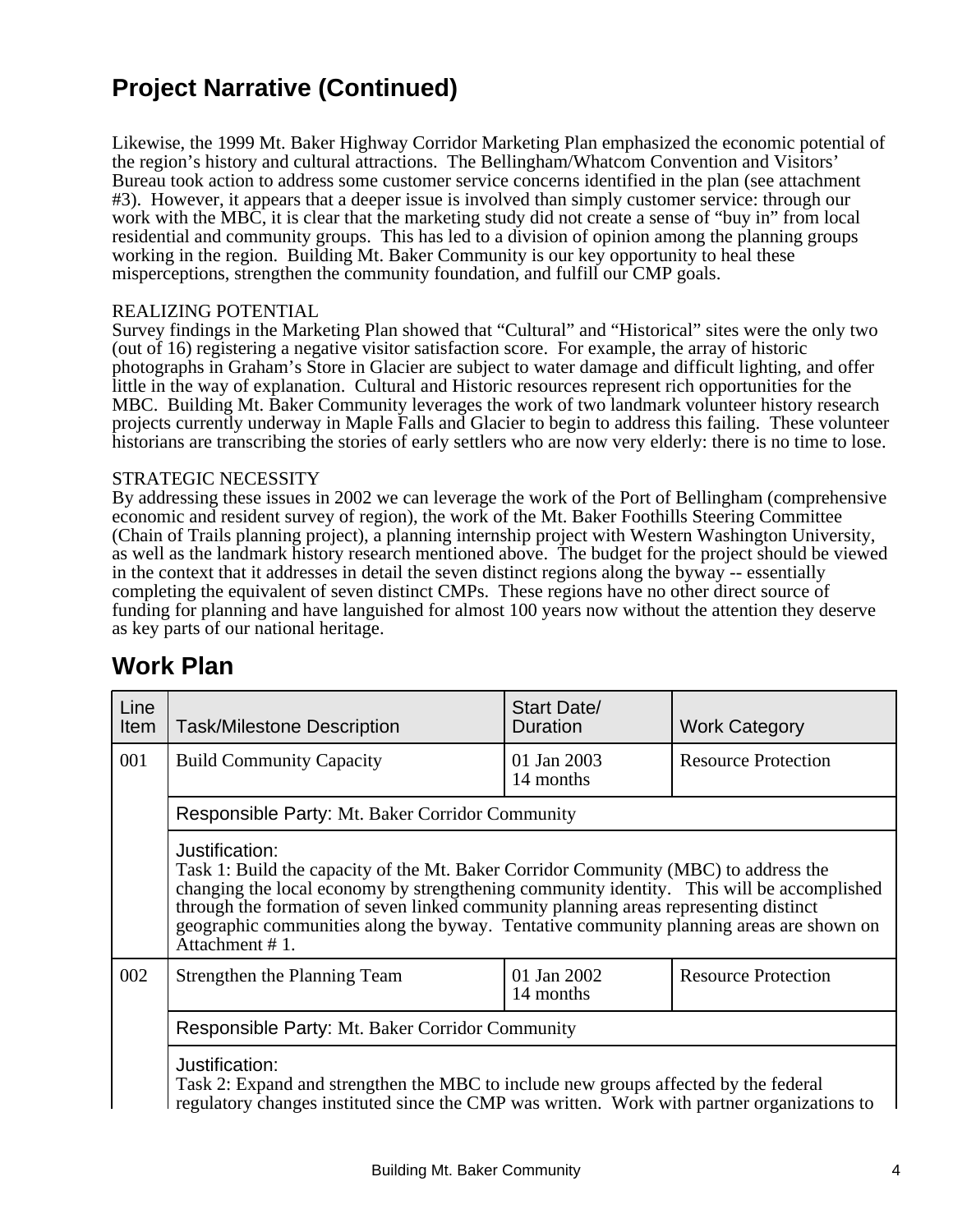# **Work Plan (Continued)**

| 002                                                                                                                                                                                                                                                                                                                                                                                                                                                                                                                                                     | form a task force representing the seven different planning areas. Identify concerns unique to<br>each geographic area.                                                                                                                                                                                                                                                                                                                                                                                                                     |                         |                            |  |
|---------------------------------------------------------------------------------------------------------------------------------------------------------------------------------------------------------------------------------------------------------------------------------------------------------------------------------------------------------------------------------------------------------------------------------------------------------------------------------------------------------------------------------------------------------|---------------------------------------------------------------------------------------------------------------------------------------------------------------------------------------------------------------------------------------------------------------------------------------------------------------------------------------------------------------------------------------------------------------------------------------------------------------------------------------------------------------------------------------------|-------------------------|----------------------------|--|
| 003                                                                                                                                                                                                                                                                                                                                                                                                                                                                                                                                                     | Workshops for baseline data                                                                                                                                                                                                                                                                                                                                                                                                                                                                                                                 | 01 Mar 2002<br>3 months | <b>Resource Protection</b> |  |
| Responsible Party: Maple Falls History Project                                                                                                                                                                                                                                                                                                                                                                                                                                                                                                          |                                                                                                                                                                                                                                                                                                                                                                                                                                                                                                                                             |                         |                            |  |
|                                                                                                                                                                                                                                                                                                                                                                                                                                                                                                                                                         | Justification:<br>Task 3: Conduct three outreach workshops for each of the planning areas to elicit base-line<br>data on the ways that residents currently feel their area is connected to the byway, the local<br>culture and the area's history. Additionally, compile data on residents' interests in future<br>connectivity with the byway and Mt. Baker.                                                                                                                                                                               |                         |                            |  |
| 004                                                                                                                                                                                                                                                                                                                                                                                                                                                                                                                                                     | Address new federal requirements                                                                                                                                                                                                                                                                                                                                                                                                                                                                                                            | 01 May 2002<br>5 months | <b>Resource Protection</b> |  |
|                                                                                                                                                                                                                                                                                                                                                                                                                                                                                                                                                         | <b>Responsible Party: Whatcom County Council of Governments</b>                                                                                                                                                                                                                                                                                                                                                                                                                                                                             |                         |                            |  |
|                                                                                                                                                                                                                                                                                                                                                                                                                                                                                                                                                         | Justification:<br>Task 4: Work with each planning area group to identify the local effects of the recent federal<br>changes in the management of forestry, water, fish, and wildlife. For each of the planning-<br>areas, identify action strategies that will address these changes in economically positive ways<br>and ways that strengthen the community identity of the MBC. Increase the level of trust<br>among diverse participant interest groups and the governmental bodies representing<br>enforcement and resource management. |                         |                            |  |
| 005                                                                                                                                                                                                                                                                                                                                                                                                                                                                                                                                                     | <b>Resource Protection</b>                                                                                                                                                                                                                                                                                                                                                                                                                                                                                                                  |                         |                            |  |
|                                                                                                                                                                                                                                                                                                                                                                                                                                                                                                                                                         | Responsible Party: Mt. Baker History Project                                                                                                                                                                                                                                                                                                                                                                                                                                                                                                |                         |                            |  |
| Justification:<br>Task 5: Support the volunteers and research work of the Maple Falls History project and Mt.<br>Baker History project by assisting in the publication of historic documents and photographic<br>archives. Develop an action plan for the preservation of resources currently in danger of<br>damage or loss. Incorporate and disseminate these projects' relevant historic information into<br>the Building Mt. Baker Community plan to assist residents in understanding the values,<br>quality of life, and traditions of the byway. |                                                                                                                                                                                                                                                                                                                                                                                                                                                                                                                                             |                         |                            |  |
| 006                                                                                                                                                                                                                                                                                                                                                                                                                                                                                                                                                     | Address marketing concerns                                                                                                                                                                                                                                                                                                                                                                                                                                                                                                                  | 01 Jul 2002<br>4 months | <b>Resource Protection</b> |  |
|                                                                                                                                                                                                                                                                                                                                                                                                                                                                                                                                                         |                                                                                                                                                                                                                                                                                                                                                                                                                                                                                                                                             |                         |                            |  |
| Justification:<br>Task 6: Conduct three workshops for each planning area to address concerns about marketing<br>the byway. Develop action strategies which preserve values and features of the local<br>communities while allowing considered methods to engage the economic opportunities of<br>increasing visitor numbers. Identify divergent needs and interests and create action plans to<br>address them.                                                                                                                                         |                                                                                                                                                                                                                                                                                                                                                                                                                                                                                                                                             |                         |                            |  |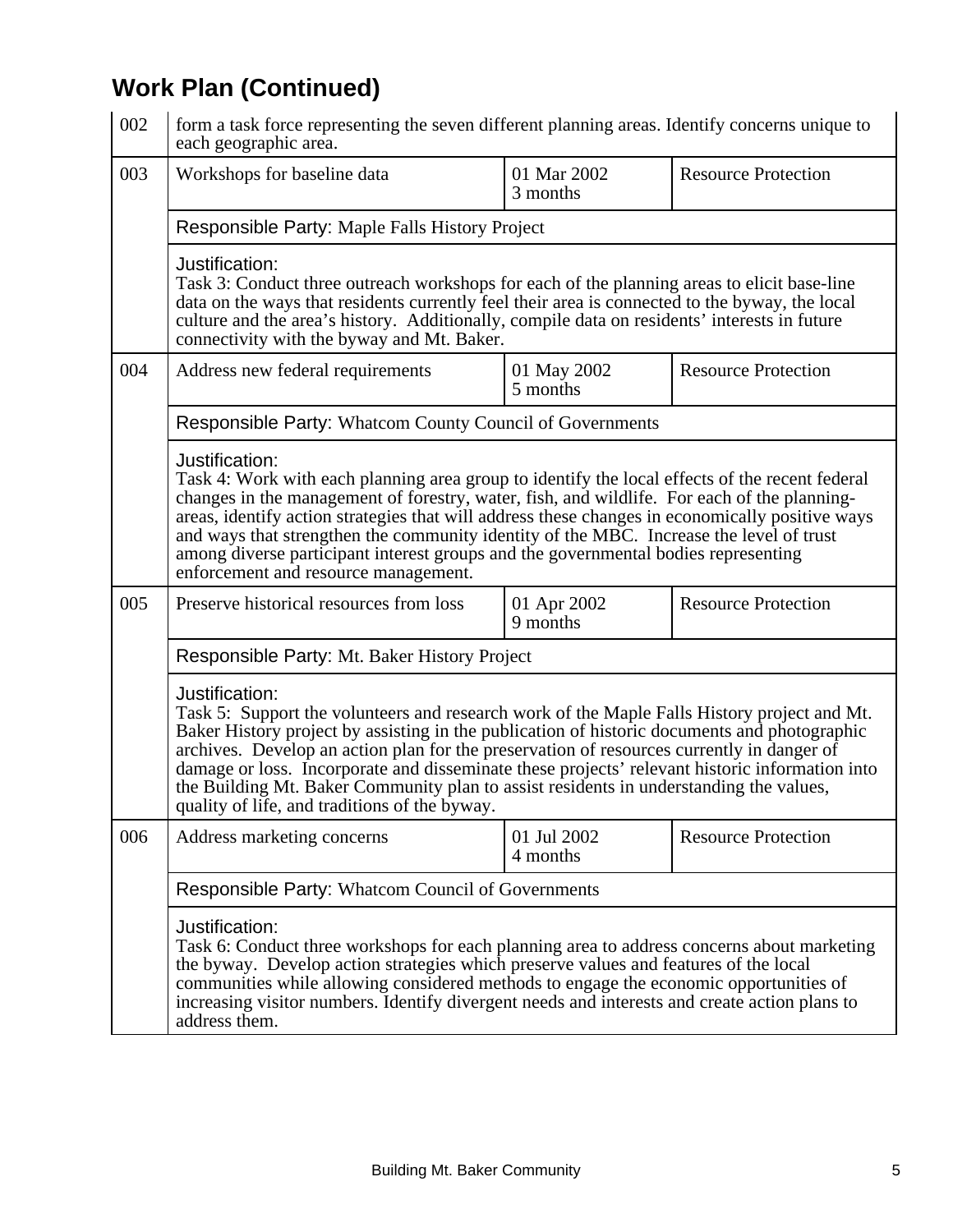# **Work Plan (Continued)**

| Line<br>Item | <b>Task/Milestone Description</b>                                                                                                                                                                                                                                                                                                                                                                                                                                                                                                           | <b>Start Date/</b><br><b>Duration</b> | <b>Work Category</b>       |  |
|--------------|---------------------------------------------------------------------------------------------------------------------------------------------------------------------------------------------------------------------------------------------------------------------------------------------------------------------------------------------------------------------------------------------------------------------------------------------------------------------------------------------------------------------------------------------|---------------------------------------|----------------------------|--|
| 007          | Unify CMP in relation to USFS                                                                                                                                                                                                                                                                                                                                                                                                                                                                                                               | 01 May 2002<br>7 months               | <b>Resource Protection</b> |  |
|              | Responsible Party: U.S. Forest Service                                                                                                                                                                                                                                                                                                                                                                                                                                                                                                      |                                       |                            |  |
|              | Justification:<br>Task 7: Expand, unify and strengthen the CMP to reflect the more specific needs and plans of<br>the seven corridor areas. Assist the U.S. Forest Service to incorporate a cohesive byway<br>corridor message in the development of its long-term work plans for site development and<br>interpretation.                                                                                                                                                                                                                   |                                       |                            |  |
| 008          | <b>Address Quality of Life Concerns</b>                                                                                                                                                                                                                                                                                                                                                                                                                                                                                                     | 01 Sep 2002<br>4 months               | <b>Resource Protection</b> |  |
|              | Responsible Party: Mt. Baker Corridor Community                                                                                                                                                                                                                                                                                                                                                                                                                                                                                             |                                       |                            |  |
|              | Justification:<br>Task 8: Identify and inventory the quality of life issues for each of the planning areas. Assist<br>area groups to create action plans for preservation of desired quality of life items. Develop<br>concensus about the types of actions which community members agree would tend degrade<br>quality of life. Link these action plans to those developed in Task 6.                                                                                                                                                      |                                       |                            |  |
| 009          | Compile plan elements                                                                                                                                                                                                                                                                                                                                                                                                                                                                                                                       | 01 Sep 2002<br>4 months               | <b>Resource Protection</b> |  |
|              | <b>Responsible Party: Whatcom Council of Governments</b>                                                                                                                                                                                                                                                                                                                                                                                                                                                                                    |                                       |                            |  |
|              | Justification:<br>Task 9: Compile the Building Mt. Baker Community plan including specific sites, events,<br>stories, scenes, or themes identified by the planning areas as essential to connection with the<br>byway and the history and culture of the region. These could be public recreation areas which<br>require preservation, or art installations, or school educational events, or interpretive panels,<br>or photo or video presentations to inform visitors of area attractions which would be damaged<br>if viewed in person. |                                       |                            |  |
| 010          | Rating and Evaluation                                                                                                                                                                                                                                                                                                                                                                                                                                                                                                                       | 01 Nov 2002<br>3 months               | <b>Resource Protection</b> |  |
|              | Responsible Party: Mt. Baker Corridor Community                                                                                                                                                                                                                                                                                                                                                                                                                                                                                             |                                       |                            |  |
|              | Justification:<br>Task 10: Create and disseminate a rating matrix for use in evaluating the projects and<br>determining funding priorities. Compile and prioritize an expanded, more detailed, project<br>priority list for the corridor, building on the list in the CMP. Work with representatives of the<br>entire MBC to develop recommendations for overall priority projects and gather feed-back<br>from area groups. Evaluate the recommendations with respect to the baseline data gathered<br>in Task 3.                          |                                       |                            |  |
| 011          | Draft Final Plan Review                                                                                                                                                                                                                                                                                                                                                                                                                                                                                                                     | 01 Jan 2003<br>2 months               | <b>Resource Protection</b> |  |
|              | <b>Responsible Party: Mt. Baker Corridor Community</b>                                                                                                                                                                                                                                                                                                                                                                                                                                                                                      |                                       |                            |  |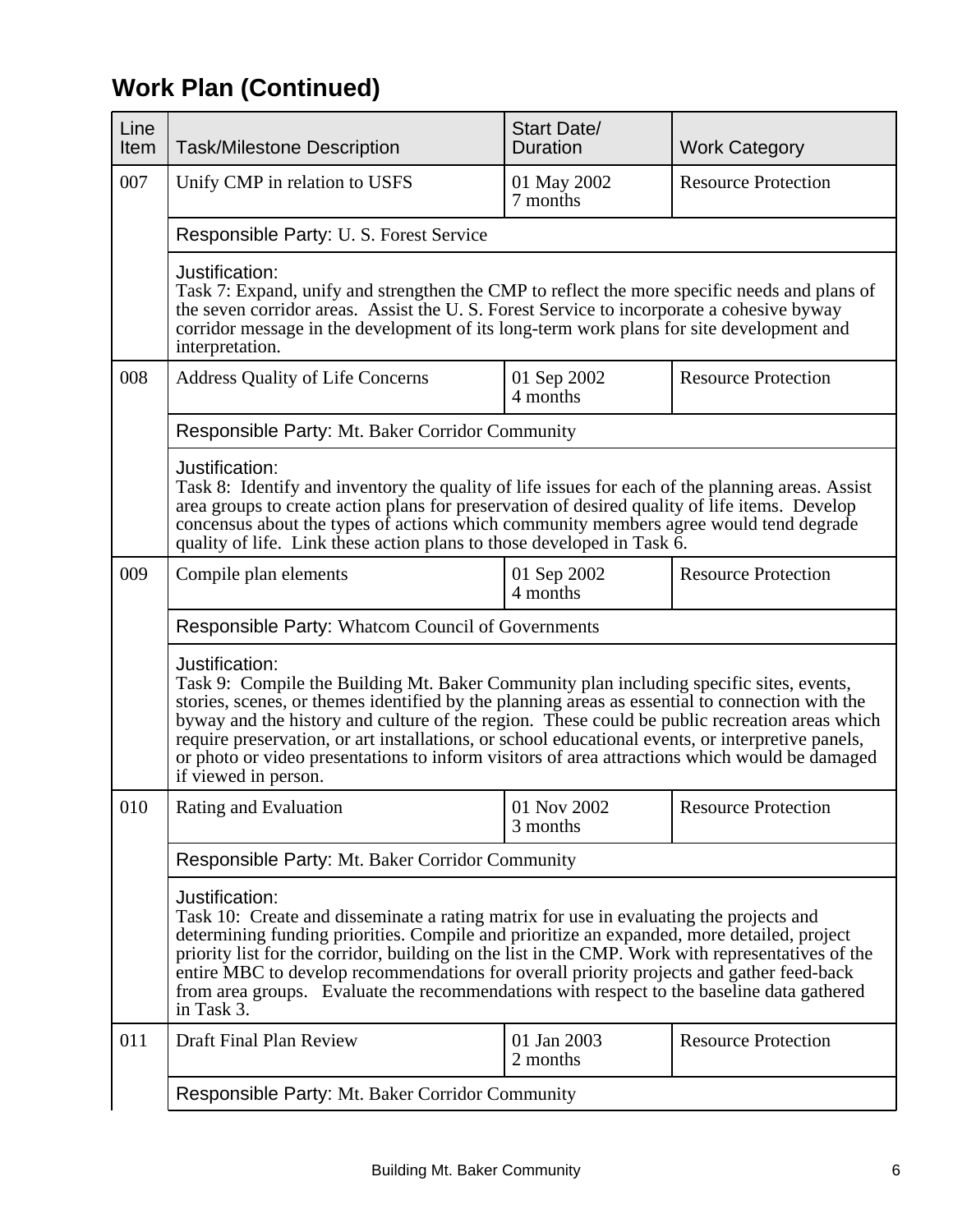## **Work Plan (Continued)**

| 011 | Justification:<br>Task 11: Public Review of the draft plan will elicit comments and corrections on the final<br>plan. The published result will be a series of detailed planning "chapters" including essential<br>information for funding and executing each of the projects. Each plan item or "chapter" will<br>include:<br>Conceptual designs<br>· Cost estimates<br>· Environmental analysis<br>· Permit requirements identified<br>· Partners and individuals involved<br>The written document will be used by the agencies and organizations of the MBC working to<br>implement to goals of the Mt. Baker Corridor Plan. |  |  |  |  |
|-----|---------------------------------------------------------------------------------------------------------------------------------------------------------------------------------------------------------------------------------------------------------------------------------------------------------------------------------------------------------------------------------------------------------------------------------------------------------------------------------------------------------------------------------------------------------------------------------------------------------------------------------|--|--|--|--|
| 012 | 01 Mar 2003<br><b>Resource Protection</b><br>Final Plan production<br>1 month                                                                                                                                                                                                                                                                                                                                                                                                                                                                                                                                                   |  |  |  |  |
|     | <b>Responsible Party: Whatcom Council of Governments</b>                                                                                                                                                                                                                                                                                                                                                                                                                                                                                                                                                                        |  |  |  |  |
|     | Justification:<br>Task 12: Final production, distribution and adoption of the plan.                                                                                                                                                                                                                                                                                                                                                                                                                                                                                                                                             |  |  |  |  |

# **Budget**

| Line<br>Item | <b>Description</b>                      | <b>Total Cost</b> | Request Amt. |
|--------------|-----------------------------------------|-------------------|--------------|
| 001          | <b>Build Community Capacity</b>         | \$22,586          | \$19,636     |
| 002          | <b>Strengthen Planning Team</b>         | \$14,216          | \$10,960     |
| 003          | Workshops for baseline data             | \$17,654          | \$13,000     |
| 004          | <b>Address new Federal Requirements</b> | \$22,470          | \$17,220     |
| 005          | Preserve Historical Resources from Loss | \$16,616          | \$8,970      |
| 006          | <b>Address Marketing Concerns</b>       | \$7,472           | \$4,300      |
| 007          | Unify CMP in relation to USFS           | \$22,625          | \$18,100     |
| 008          | <b>Address Quality of Life Concerns</b> | \$10,622          | \$6,776      |
| 009          | Compile Plan Elements                   | \$12,712          | \$3,790      |
| 010          | Rating and Project Evaluation           | \$9,000           | \$6,000      |
| 011          | Draft Final Plan Review                 | \$27,950          | \$20,650     |
| 012          | <b>Final Plan Production</b>            | \$10,650          | \$10,650     |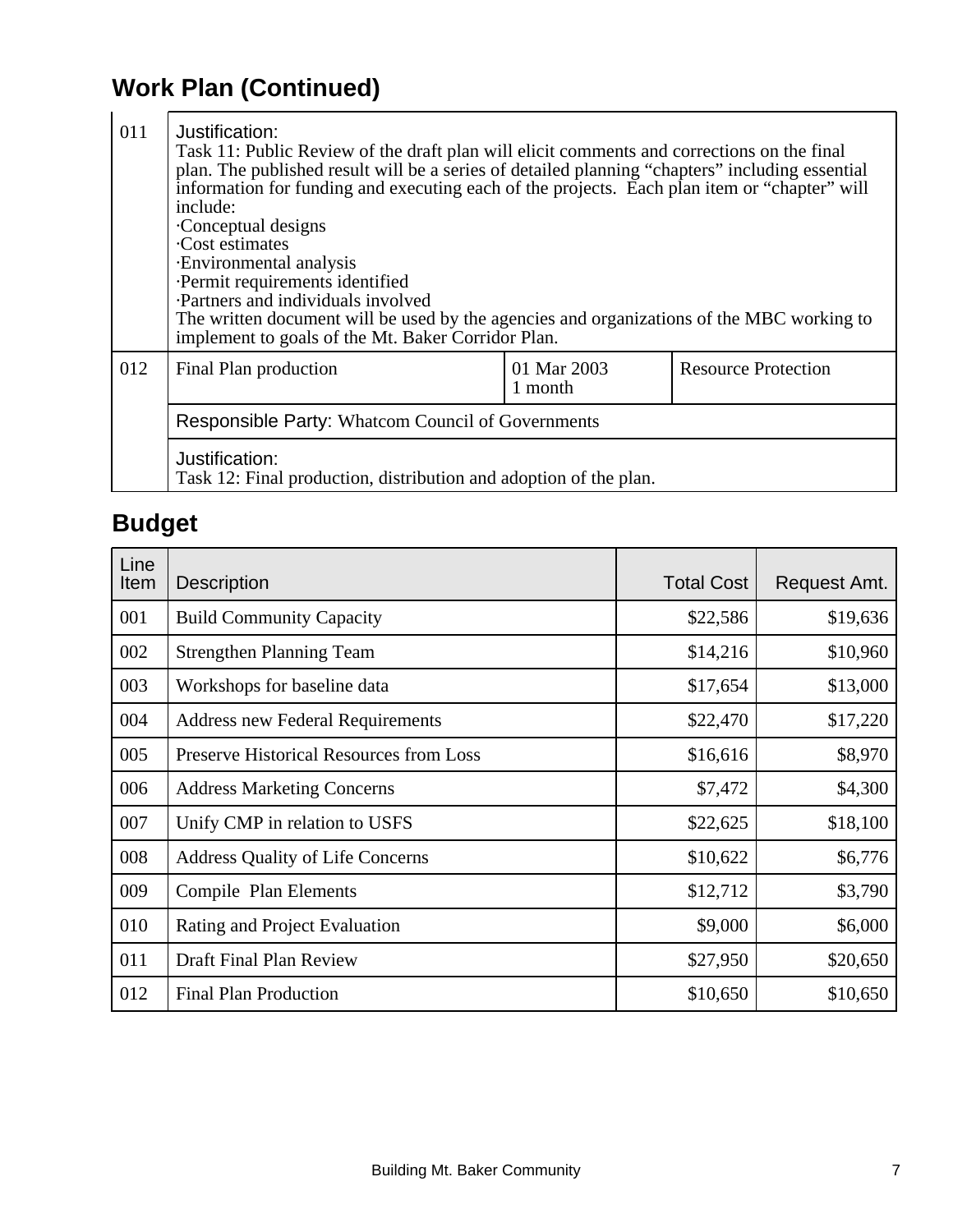# **Budget (Continued)**

| Line<br>Item | <b>Description</b>                                                                                                                                                                                                                                                                                                                                                                                | <b>Total Cost</b> | Request Amt. |
|--------------|---------------------------------------------------------------------------------------------------------------------------------------------------------------------------------------------------------------------------------------------------------------------------------------------------------------------------------------------------------------------------------------------------|-------------------|--------------|
|              | <b>Totals</b>                                                                                                                                                                                                                                                                                                                                                                                     | \$194,573         | \$140,052    |
|              | Match amount (total cost - requested amount) is \$54,521 or 28.0% of total.<br>Match accounted for in Match Breakdown is \$54,521 or 28.0% of total.<br>These two amounts must be equal for the Budget and Match sections to be complete.<br>For your information, 80% of Total Cost is \$155,658, and 20% of Total Cost is \$38,915.<br>Your match amount cannot be less than 20% of Total Cost. |                   |              |

## **Match Breakdown**

| Source                                                 | <b>Description</b>                                                                       | <b>Type</b>        | Value    |
|--------------------------------------------------------|------------------------------------------------------------------------------------------|--------------------|----------|
| Mt. Baker Steering<br>Committee                        | 8 volunteer members, 3<br>hours per meeting, 14<br>months, \$12.50 per hour<br>valuation | Non-Govt. Services | \$4,200  |
| Lummi Tribal Council<br>and Fisheries<br>Commission    | 3 volunteers, 14 monthly<br>meetings of 1 hour each,<br>\$12.50 per hr.                  | Non-Govt. Services | \$2,025  |
| Paradise/Peaceful Valley<br><b>Community Club</b>      | 5 volunteers, 2 hours ea<br>of 4 meetings, 12.50 per<br>hour                             | Non-Govt. Services | \$500    |
| Van Zandt Community<br>Association                     | 12 volunteers, 4<br>quarterly 3 hour<br>meetings, \$12.50 per<br>hour                    | Non-Govt. Services | \$1,800  |
| <b>Maple Falls Community</b><br><b>History Project</b> | 8 volunteers, 11 hours<br>per month, 9 months,<br>$$12.50$ per hour                      | Non-Govt. Services | \$6,950  |
| Nooksack Tribe and<br><b>Fisheries Commission</b>      | 10 volunteers, 1 hourly<br>meeting per 4 quarters @<br>$$12.50$ per hour                 | Non-Govt. Services | \$500    |
| U. S. Forest Service                                   |                                                                                          | Cash               | \$11,500 |
| <b>Whatcom Land Trust</b>                              | 2 volunteers, 4 meetings,<br>$$12.50$ per hour                                           | Non-Govt. Services | \$100    |
| Whatcom Museum of<br><b>History and Art</b>            | 40 volunteers, two<br>monthly presentations,<br>approx 2 hours, \$12.50<br>per hour      | Non-Govt. Services | \$1,000  |
| Mt. Baker History Project                              | 1 volunteers, 40 hours<br>per month, 12 months,<br>$$12.50$ per hour                     | Non-Govt. Services | \$5,000  |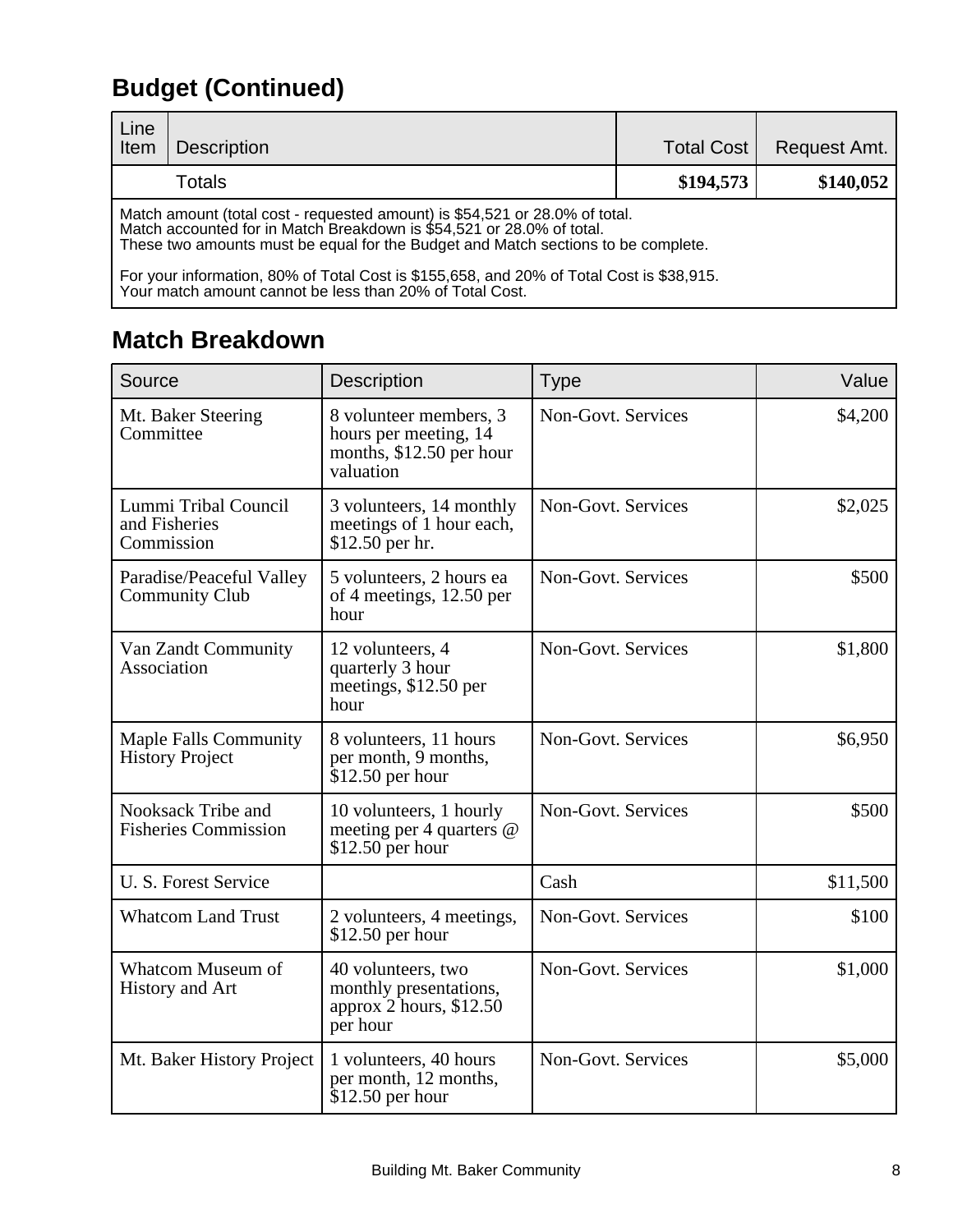| Source                                           | <b>Description</b>                                                           | <b>Type</b>        | Value   |
|--------------------------------------------------|------------------------------------------------------------------------------|--------------------|---------|
| Squalicum High School<br>P.T.A.                  | 10 volunteers, 4<br>quarterly 1 hour<br>meetings, \$12.50 per<br>hour        | Non-Govt. Services | \$500   |
| Silver Beach<br>Neighborhood<br>Association      | 11 volunteers, 4<br>quarterly 1.5 hour<br>meetings, \$12.50 per<br>hour      | Non-Govt. Services | \$600   |
| Bellingham Riding Club                           | approx. 33 volunteers,<br>one 2-hour meeting,<br>$$12.50$ per hour           | Non-Govt. Services | \$600   |
| <b>Back Country Horsement</b>                    | approx. 23 volunteers,<br>one 2-hour meeting,<br>\$12.50 per hour            | Non-Govt. Services | \$550   |
| Nooksack Nordic Ski<br>Club                      | 8 volunteers, one<br>meeting, \$12.50 per hour                               | Non-Govt. Services | \$100   |
| Mt. Baker Hiking Club                            | 8 volunteers, one<br>meeting, \$12.50 per hour                               | Non-Govt. Services | \$100   |
| Mt. Baker Bicycle Club                           | 15 volunteers, 14<br>monthly meetings, one<br>hour each, \$12.50 per<br>hour | Non-Govt. Services | \$2,625 |
| Whatcom Independent<br><b>Mountain Pedalers</b>  | 8 volunteers, one<br>meeting, \$12.50 per hour                               | Non-Govt. Services | \$100   |
| Foothills Chamber of<br>Commerce                 | 8 volunteers, 4 one-hour<br>meetings, \$12.50 per<br>hour                    | Non-Govt. Services | \$400   |
| Future Farmers of<br>America                     | 8 volunteers, one<br>meeting, \$12.50 per hour                               | Non-Govt. Services | \$100   |
| Sumas Chamber of<br>Commerce                     | 16 volunteers, 2 two-<br>hour meetings, \$12.50<br>per hour                  | Non-Govt. Services | \$800   |
| Nooksack Chamber of<br>Commerce                  | 16 volunteers, 2 two-<br>hour meetings, \$12.50<br>per hour                  | Non-Govt. Services | \$800   |
| Mt. Baker School<br><b>District School Board</b> | 10 volunteers, 1 two-<br>hour meeting, \$12.50 per<br>hour                   | Non-Govt. Services | \$250   |

## **Match Breakdown (Continued)**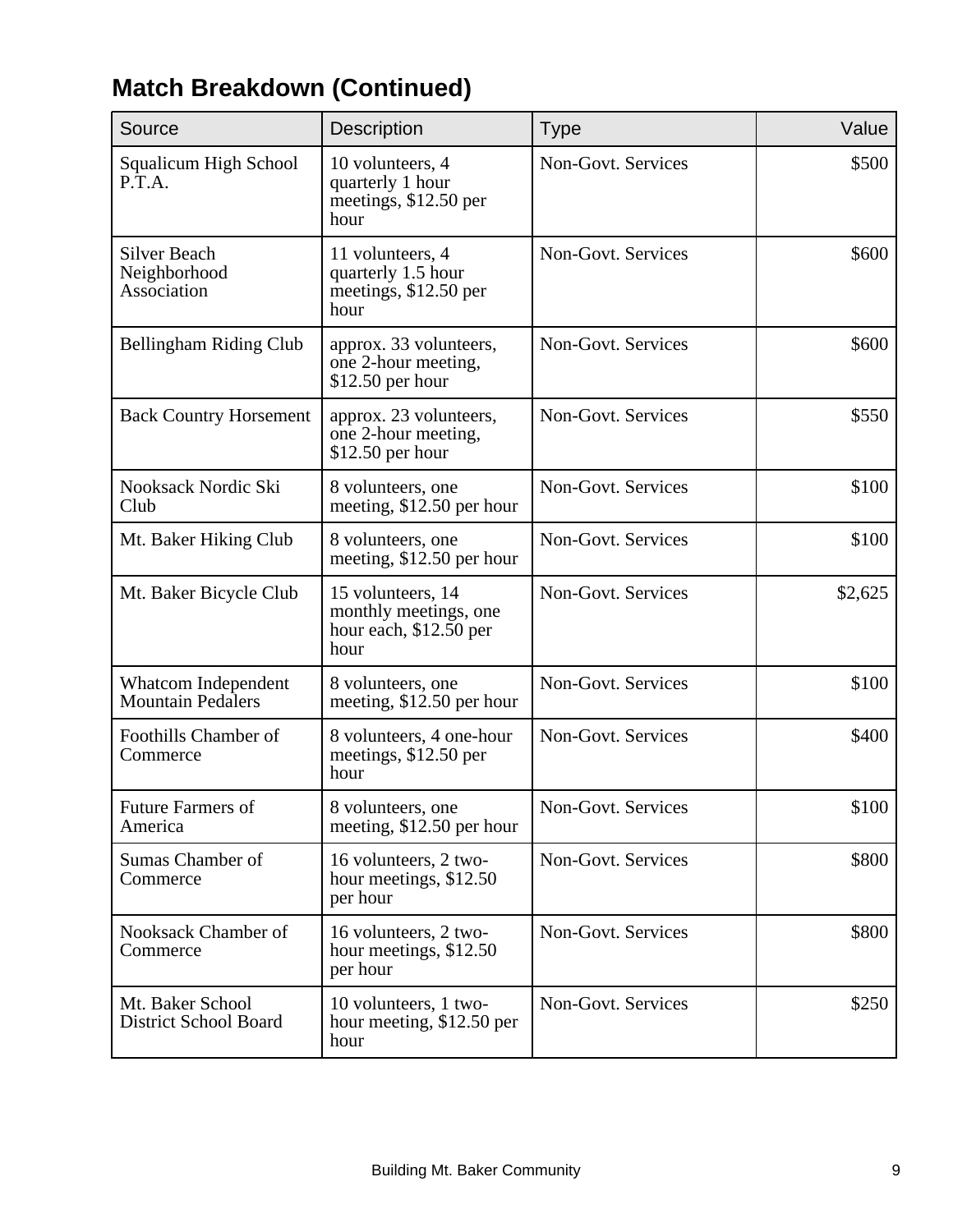| Source                                                                 | Description                                                    | <b>Type</b>        | Value    |
|------------------------------------------------------------------------|----------------------------------------------------------------|--------------------|----------|
| Kendall School P.T.A.                                                  | 10 volunteers, 1 two-<br>hour meeting, \$12.50 per<br>hour     | Non-Govt. Services | \$250    |
| North Fork Community<br><b>Network</b>                                 | 8 volunteers, 1 two-hour<br>meeting, \$12.50 per hour          | Non-Govt. Services | \$200    |
| <b>South Fork Community</b><br>Network                                 | 30 volunteers, 1 two-<br>hour meeting, \$12.50 per<br>hour     | Non-Govt. Services | \$500    |
| Mt. Baker Ski Area                                                     |                                                                | Cash               | \$5,000  |
| <b>Washington State</b><br>Department of Fish and<br>Wildlife          | Use of office, site,<br>materials                              | Materials          | \$480    |
| <b>North Cascades Institute</b>                                        | 20 volunteers, 1 two-<br>hour class, 12.50 per hour            | Non-Govt. Services | \$1,000  |
| <b>Trillium Corporation</b>                                            | Use of office, site,<br>materials                              | Materials          | \$430    |
| <b>Glacier Merchants'</b><br>Association                               | 9 volunteers, 4 meetings,<br>3 hours each, \$12.50 per<br>hour | Non-Govt. Services | \$600    |
| Bellingham/Whatcom<br><b>Convention and Visitors'</b><br><b>Bureau</b> |                                                                | Cash               | \$4,961  |
| Total                                                                  |                                                                |                    | \$54,521 |
| Total from items above: $$54,521$ or 28.0% of total                    |                                                                |                    |          |

## **Match Breakdown (Continued)**

Total from items above: \$54,521 or 28.0% of total. Match amount from Budget: \$54,521 or 28.0% of total. These two amounts must be equal for the Budget and Match sections to be complete.

For your information, 80% of Total Cost is \$155,658, and 20% of Total Cost is \$38,915. Your match amount cannot be less than 20% of Total Cost.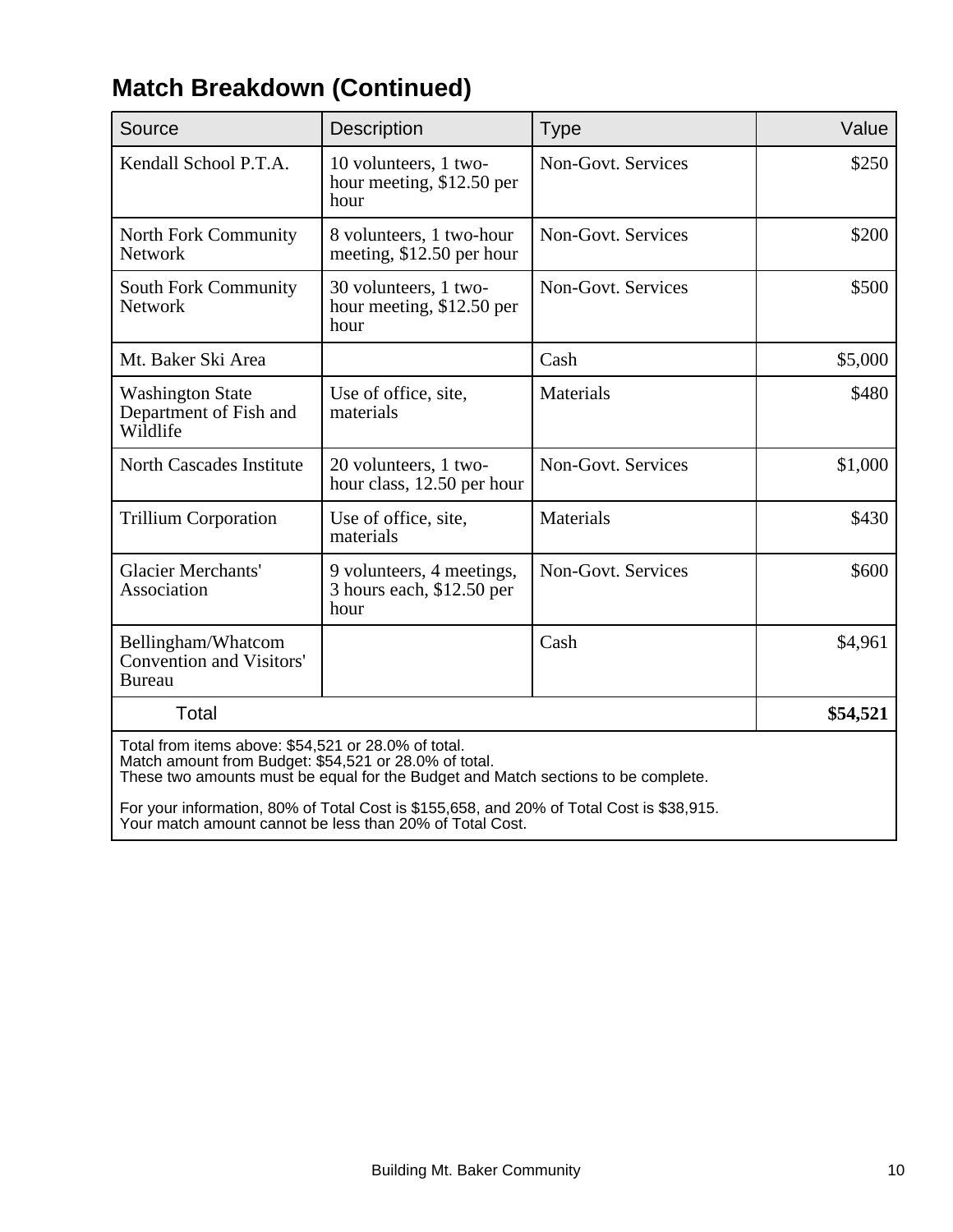## **Project Coordinator**

| Coordinator Name                              |                                           |       |
|-----------------------------------------------|-------------------------------------------|-------|
| <b>Ellen Barton</b>                           |                                           |       |
| Agency/Group                                  | Title                                     |       |
| Planning/Whatcom County Council of Governents | <b>Transportation Projects Specialist</b> |       |
| E-mail Address                                |                                           |       |
| $\text{ellen@wcog.org}$                       |                                           |       |
| Phone                                         | Fax                                       |       |
| 360-676-6974                                  | 360-738-6232                              |       |
| <b>Street Address</b>                         |                                           |       |
| 314 East Champion Street                      |                                           |       |
|                                               |                                           |       |
|                                               |                                           |       |
| City                                          | <b>State</b>                              | ZIP   |
| Bellingham                                    | <b>WA</b>                                 | 98225 |

## **State Program**

| <b>State</b>                                                     | Byway Program Start Date |              |            |  |  |
|------------------------------------------------------------------|--------------------------|--------------|------------|--|--|
| <b>WA</b>                                                        | 01 Jan 1967              |              |            |  |  |
| Scenic Byway Agency                                              |                          |              |            |  |  |
| Washington State Dept. of Transportation-Heritage Corridors Pgm. |                          |              |            |  |  |
| State Scenic Byways Coordinator                                  |                          |              |            |  |  |
| Lorenzo Judy                                                     |                          |              |            |  |  |
| E-mail Address                                                   |                          |              |            |  |  |
| lorenzj@wsdot.wa.gov                                             |                          |              |            |  |  |
| Phone                                                            |                          | Fax          |            |  |  |
| 360-705-7274                                                     |                          | 360-705-6839 |            |  |  |
| <b>Street Address</b>                                            |                          |              |            |  |  |
| P.O. Box 47393                                                   |                          |              |            |  |  |
| 310 Maple Park Drive                                             |                          |              |            |  |  |
|                                                                  |                          |              |            |  |  |
| City                                                             |                          | <b>State</b> | ZIP        |  |  |
| Olympia                                                          |                          | <b>WA</b>    | 98504-7393 |  |  |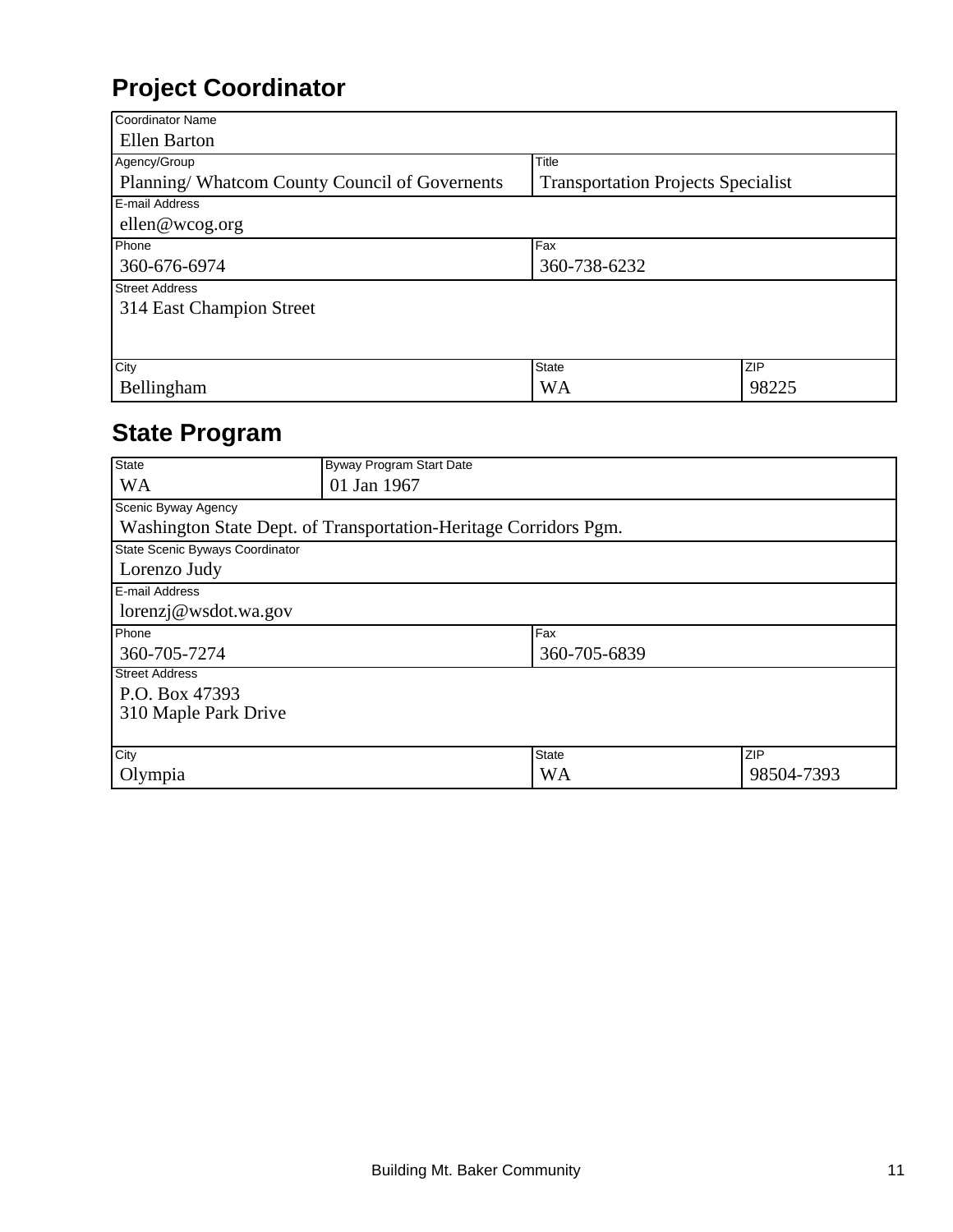## **Signatures**

State Scenic Byways Agency

Judy Lorenzo Heritage Corridors Program Date

Matching Funds Certification

Judy Lorenzo Heritage Corridors Program Date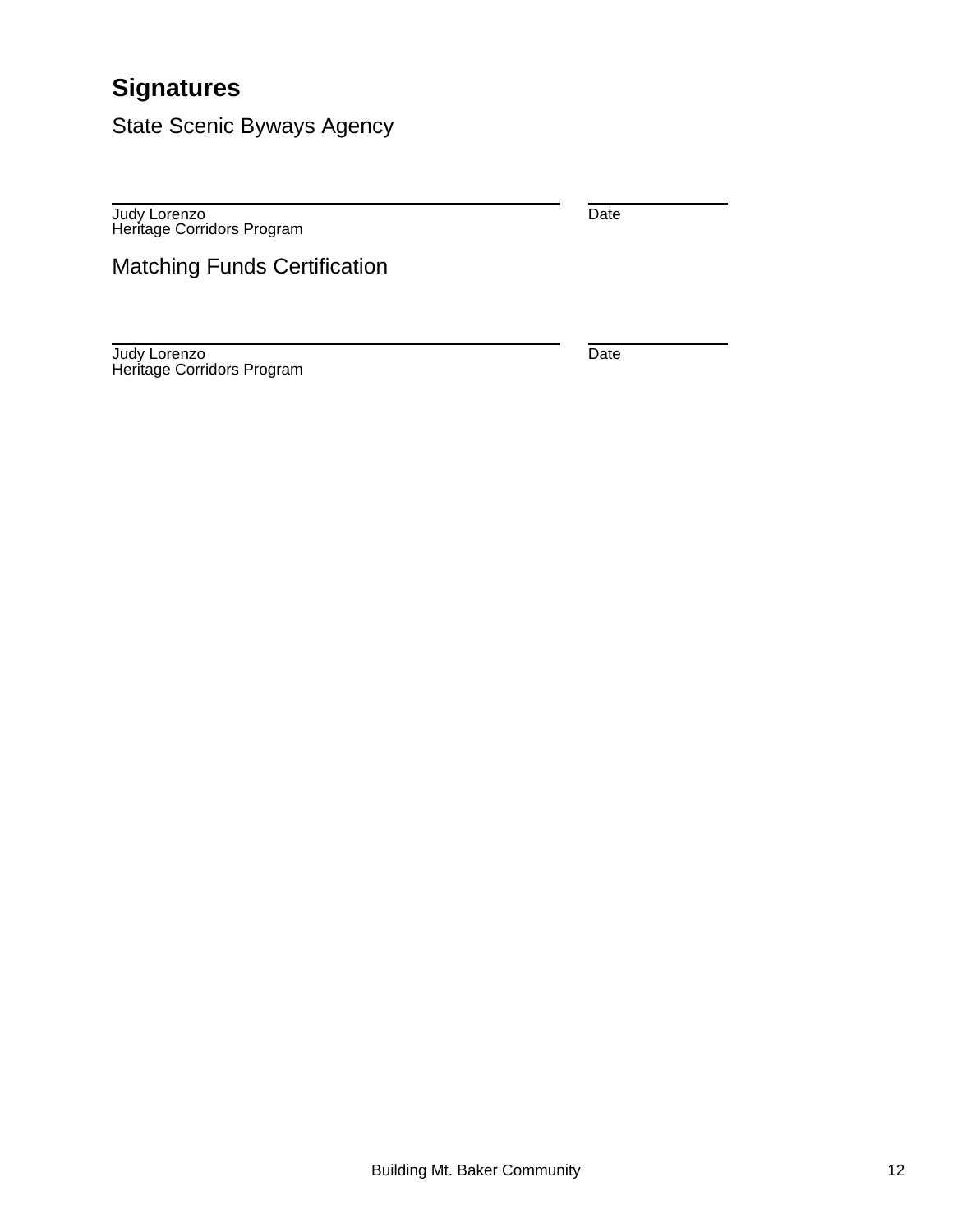## **Congressional Members**

#### Associated States

| State          | Senators                         |
|----------------|----------------------------------|
| WA <sup></sup> | Cantwell, Maria<br>Murray, Patty |

#### State Representatives

| State | <b>District</b> | Representative |
|-------|-----------------|----------------|
| l WA  |                 | Larsen, Rick   |